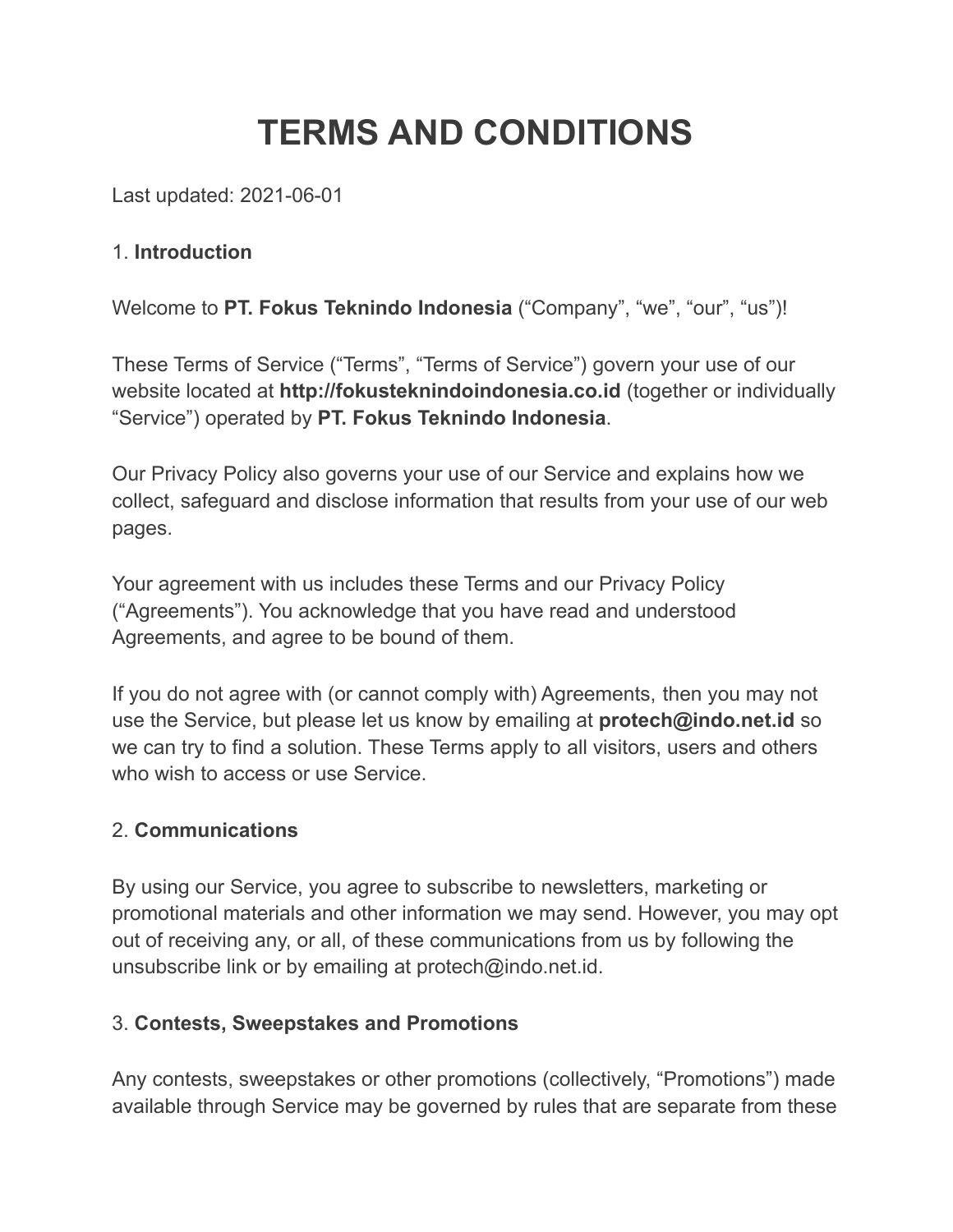Terms of Service. If you participate in any Promotions, please review the applicable rules as well as our Privacy Policy. If the rules for a Promotion conflict with these Terms of Service, Promotion rules will apply.

## 4. **Content**

Our Service allows you to post, link, store, share and otherwise make available certain information, text, graphics, videos, or other material ("Content"). You are responsible for Content that you post on or through Service, including its legality, reliability, and appropriateness.

By posting Content on or through Service, You represent and warrant that: (i) Content is yours (you own it) and/or you have the right to use it and the right to grant us the rights and license as provided in these Terms, and (ii) that the posting of your Content on or through Service does not violate the privacy rights, publicity rights, copyrights, contract rights or any other rights of any person or entity. We reserve the right to terminate the account of anyone found to be infringing on a copyright.

You retain any and all of your rights to any Content you submit, post or display on or through Service and you are responsible for protecting those rights. We take no responsibility and assume no liability for Content you or any third party posts on or through Service. However, by posting Content using Service you grant us the right and license to use, modify, publicly perform, publicly display, reproduce, and distribute such Content on and through Service. You agree that this license includes the right for us to make your Content available to other users of Service, who may also use your Content subject to these Terms.

PT. Fokus Teknindo Indonesia has the right but not the obligation to monitor and edit all Content provided by users.

In addition, Content found on or through this Service are the property of PT. Fokus Teknindo Indonesia or used with permission. You may not distribute, modify, transmit, reuse, download, repost, copy, or use said Content, whether in whole or in part, for commercial purposes or for personal gain, without express advance written permission from us.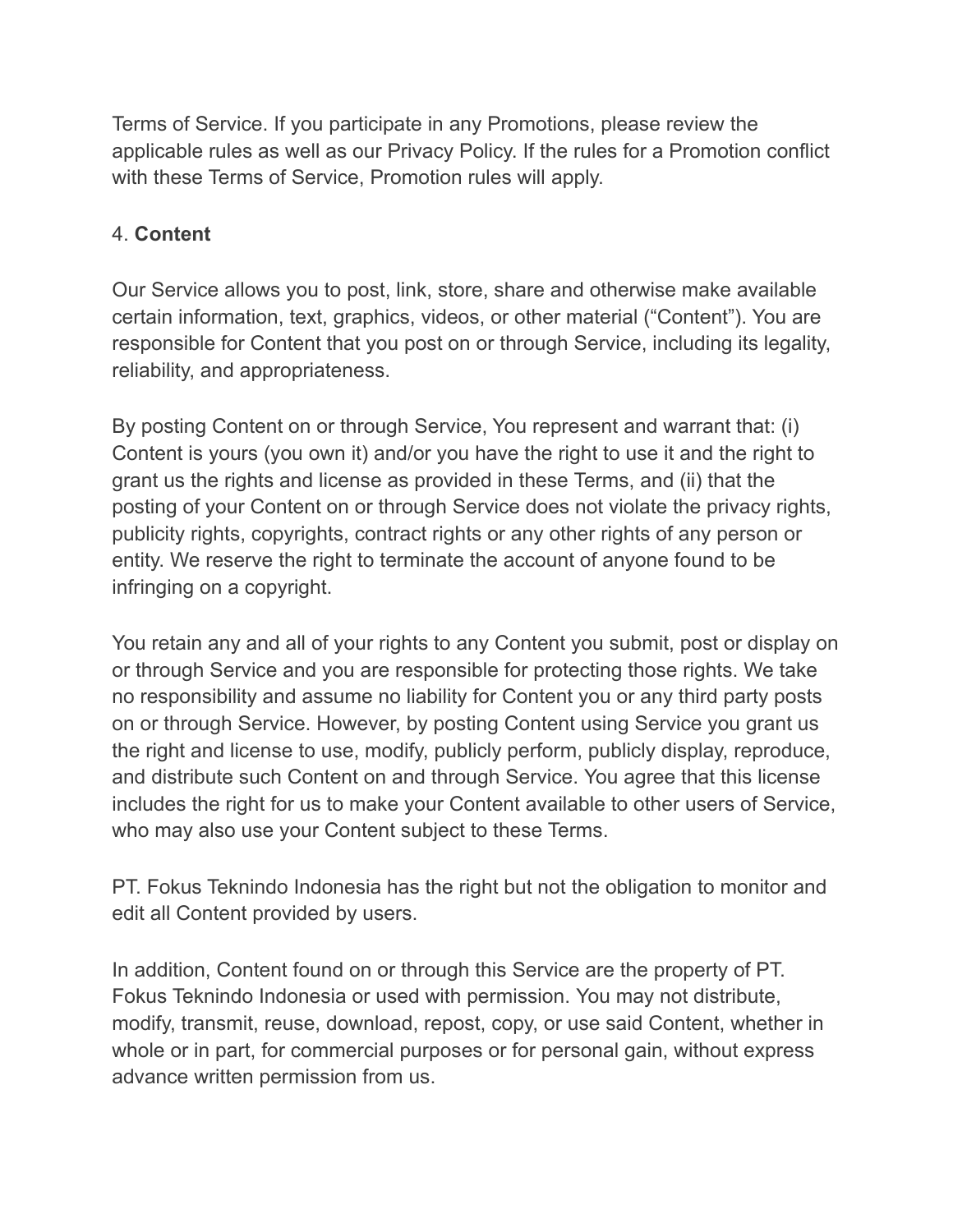#### 5. **Prohibited Uses**

You may use Service only for lawful purposes and in accordance with Terms. You agree not to use Service:

0.1. In any way that violates any applicable national or international law or regulation.

0.2. For the purpose of exploiting, harming, or attempting to exploit or harm minors in any way by exposing them to inappropriate content or otherwise.

0.3. To transmit, or procure the sending of, any advertising or promotional material, including any "junk mail", "chain letter," "spam," or any other similar solicitation.

0.4. To impersonate or attempt to impersonate Company, a Company employee, another user, or any other person or entity.

0.5. In any way that infringes upon the rights of others, or in any way is illegal, threatening, fraudulent, or harmful, or in connection with any unlawful, illegal, fraudulent, or harmful purpose or activity.

0.6. To engage in any other conduct that restricts or inhibits anyone's use or enjoyment of Service, or which, as determined by us, may harm or offend Company or users of Service or expose them to liability.

Additionally, you agree not to:

0.1. Use Service in any manner that could disable, overburden, damage, or impair Service or interfere with any other party's use of Service, including their ability to engage in real time activities through Service.

0.2. Use any robot, spider, or other automatic device, process, or means to access Service for any purpose, including monitoring or copying any of the material on Service.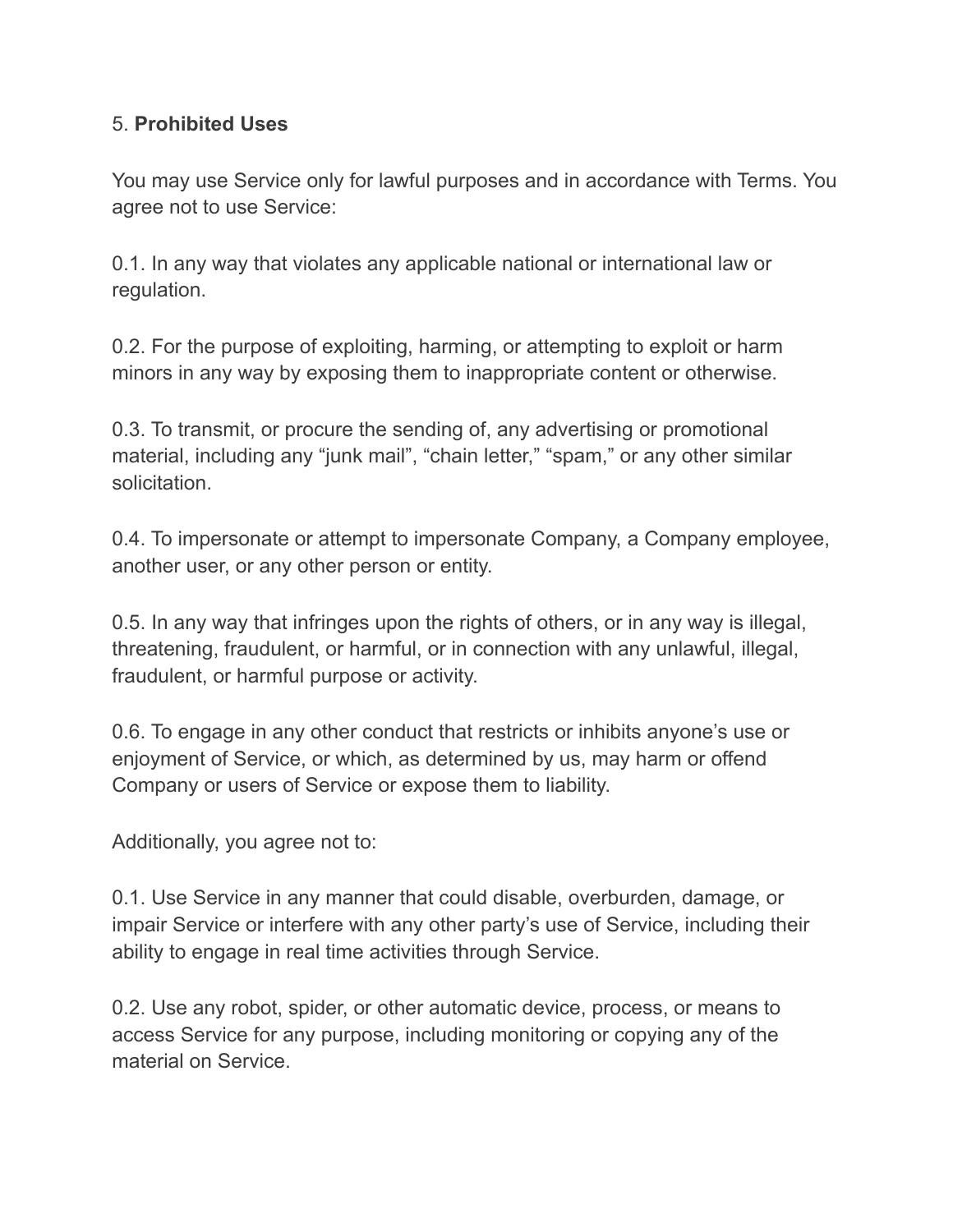0.3. Use any manual process to monitor or copy any of the material on Service or for any other unauthorized purpose without our prior written consent.

0.4. Use any device, software, or routine that interferes with the proper working of Service.

0.5. Introduce any viruses, trojan horses, worms, logic bombs, or other material which is malicious or technologically harmful.

0.6. Attempt to gain unauthorized access to, interfere with, damage, or disrupt any parts of Service, the server on which Service is stored, or any server, computer, or database connected to Service.

0.7. Attack Service via a denial-of-service attack or a distributed denial-of-service attack.

0.8. Take any action that may damage or falsify Company rating.

0.9. Otherwise attempt to interfere with the proper working of Service.

### 6. **Analytics**

We may use third-party Service Providers to monitor and analyze the use of our Service.

#### 7. **No Use By Minors**

Service is intended only for access and use by individuals at least eighteen (18) years old. By accessing or using Service, you warrant and represent that you are at least eighteen (18) years of age and with the full authority, right, and capacity to enter into this agreement and abide by all of the terms and conditions of Terms. If you are not at least eighteen (18) years old, you are prohibited from both the access and usage of Service.

### 8. **Intellectual Property**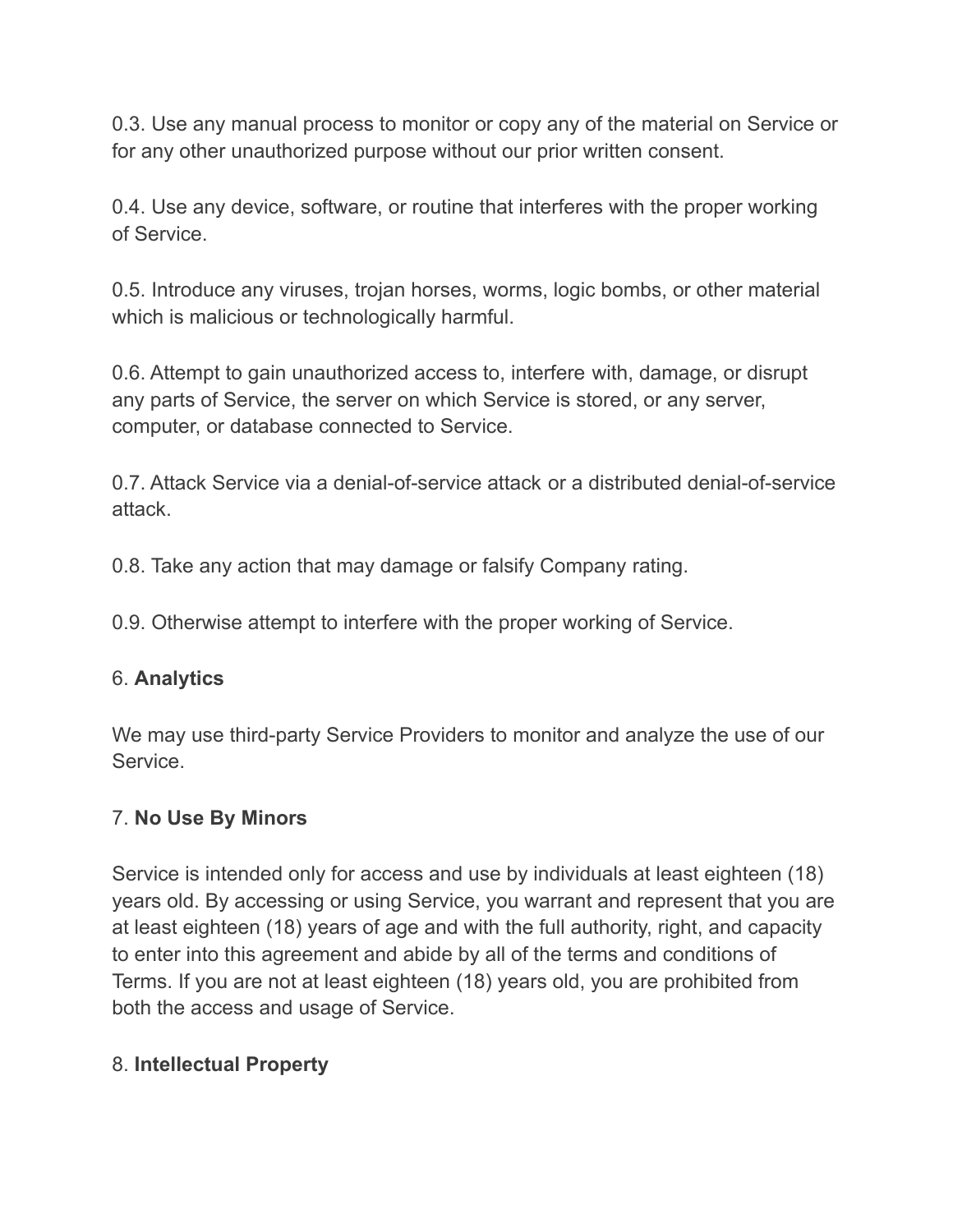Service and its original content (excluding Content provided by users), features and functionality are and will remain the exclusive property of PT. Fokus Teknindo Indonesia and its licensors. Service is protected by copyright, trademark, and other laws of and foreign countries. Our trademarks may not be used in connection with any product or service without the prior written consent of PT. Fokus Teknindo Indonesia.

# 9. **Copyright Policy**

We respect the intellectual property rights of others. It is our policy to respond to any claim that Content posted on Service infringes on the copyright or other intellectual property rights ("Infringement") of any person or entity.

If you are a copyright owner, or authorized on behalf of one, and you believe that the copyrighted work has been copied in a way that constitutes copyright infringement, please submit your claim via email to protech@indo.net.id, with the subject line: "Copyright Infringement" and include in your claim a detailed description of the alleged Infringement as detailed below, under "DMCA Notice and Procedure for Copyright Infringement Claims"

You may be held accountable for damages (including costs and attorneys' fees) for misrepresentation or bad-faith claims on the infringement of any Content found on and/or through Service on your copyright.

# 10. **DMCA Notice and Procedure for Copyright Infringement Claims**

You may submit a notification pursuant to the Digital Millennium Copyright Act (DMCA) by providing our Copyright Agent with the following information in writing (see 17 U.S.C  $512(c)(3)$  for further detail):

0.1. an electronic or physical signature of the person authorized to act on behalf of the owner of the copyright's interest;

0.2. a description of the copyrighted work that you claim has been infringed, including the URL (i.e., web page address) of the location where the copyrighted work exists or a copy of the copyrighted work;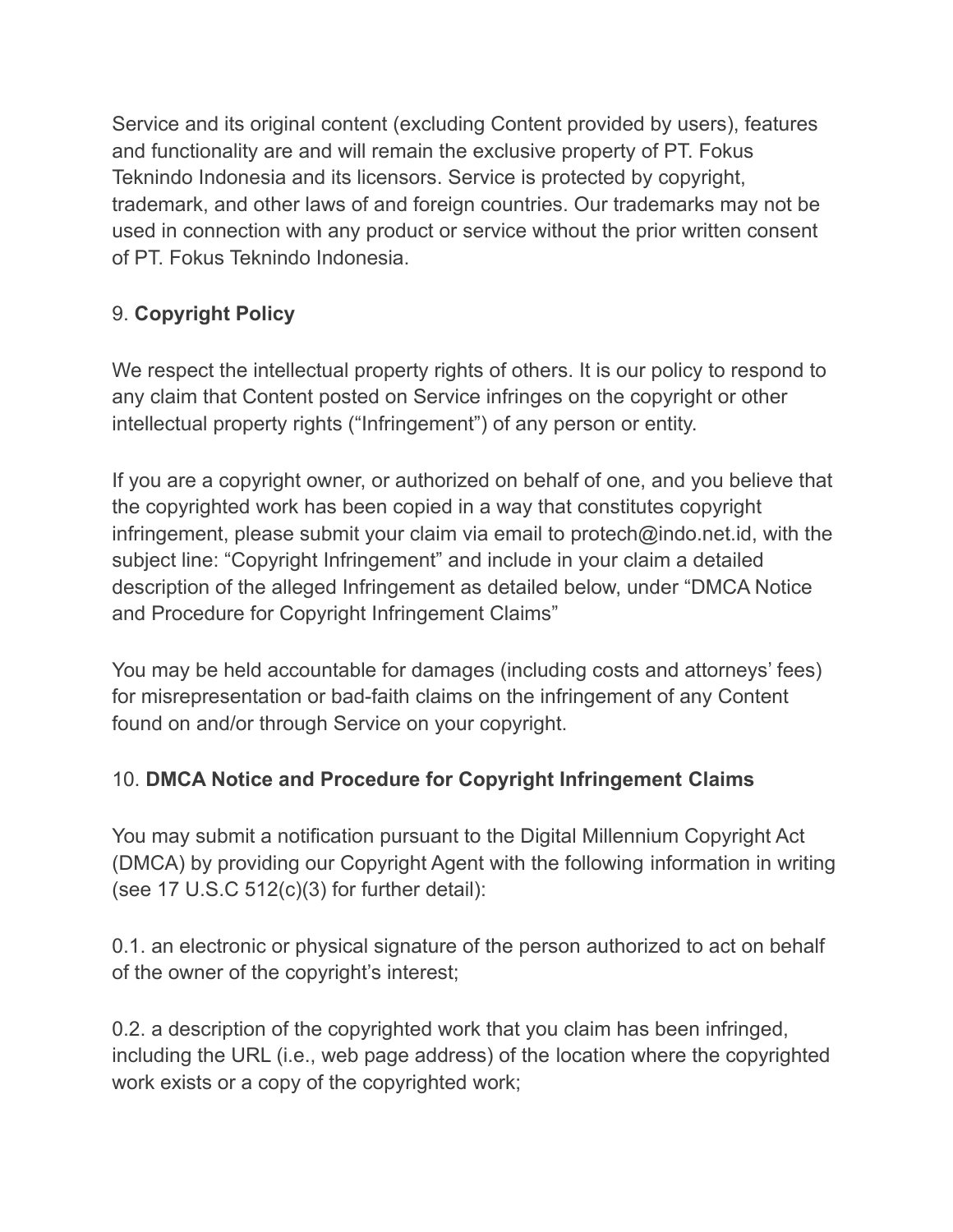0.3. identification of the URL or other specific location on Service where the material that you claim is infringing is located;

0.4. your address, telephone number, and email address;

0.5. a statement by you that you have a good faith belief that the disputed use is not authorized by the copyright owner, its agent, or the law;

0.6. a statement by you, made under penalty of perjury, that the above information in your notice is accurate and that you are the copyright owner or authorized to act on the copyright owner's behalf.

You can contact our Copyright Agent via email at protech@indo.net.id.

### 11. **Error Reporting and Feedback**

You may provide us either directly at protech@indo.net.id or via third party sites and tools with information and feedback concerning errors, suggestions for improvements, ideas, problems, complaints, and other matters related to our Service ("Feedback"). You acknowledge and agree that: (i) you shall not retain, acquire or assert any intellectual property right or other right, title or interest in or to the Feedback; (ii) Company may have development ideas similar to the Feedback; (iii) Feedback does not contain confidential information or proprietary information from you or any third party; and (iv) Company is not under any obligation of confidentiality with respect to the Feedback. In the event the transfer of the ownership to the Feedback is not possible due to applicable mandatory laws, you grant Company and its affiliates an exclusive, transferable, irrevocable, free-of-charge, sub-licensable, unlimited and perpetual right to use (including copy, modify, create derivative works, publish, distribute and commercialize) Feedback in any manner and for any purpose.

### 12. **Links To Other Web Sites**

Our Service may contain links to third party web sites or services that are not owned or controlled by PT. Fokus Teknindo Indonesia.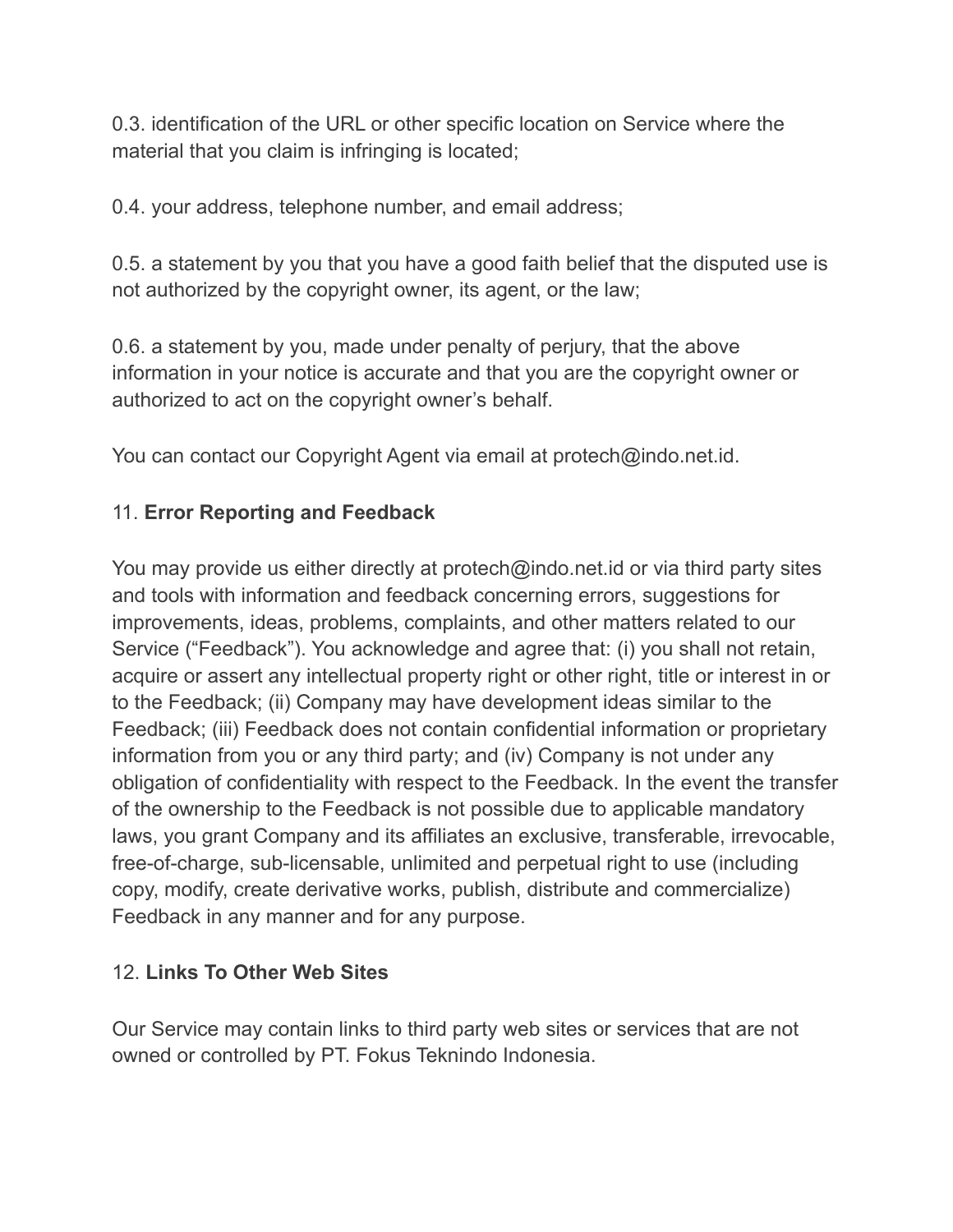PT. Fokus Teknindo Indonesia has no control over, and assumes no responsibility for the content, privacy policies, or practices of any third party web sites or services. We do not warrant the offerings of any of these entities/individuals or their websites.

YOU ACKNOWLEDGE AND AGREE THAT COMPANY SHALL NOT BE RESPONSIBLE OR LIABLE, DIRECTLY OR INDIRECTLY, FOR ANY DAMAGE OR LOSS CAUSED OR ALLEGED TO BE CAUSED BY OR IN CONNECTION WITH USE OF OR RELIANCE ON ANY SUCH CONTENT, GOODS OR SERVICES AVAILABLE ON OR THROUGH ANY SUCH THIRD PARTY WEB SITES OR SERVICES.

WE STRONGLY ADVISE YOU TO READ THE TERMS OF SERVICE AND PRIVACY POLICIES OF ANY THIRD PARTY WEB SITES OR SERVICES THAT YOU VISIT.

### 13. **Disclaimer Of Warranty**

THESE SERVICES ARE PROVIDED BY COMPANY ON AN "AS IS" AND "AS AVAILABLE" BASIS. COMPANY MAKES NO REPRESENTATIONS OR WARRANTIES OF ANY KIND, EXPRESS OR IMPLIED, AS TO THE OPERATION OF THEIR SERVICES, OR THE INFORMATION, CONTENT OR MATERIALS INCLUDED THEREIN. YOU EXPRESSLY AGREE THAT YOUR USE OF THESE SERVICES, THEIR CONTENT, AND ANY SERVICES OR ITEMS OBTAINED FROM US IS AT YOUR SOLE RISK.

NEITHER COMPANY NOR ANY PERSON ASSOCIATED WITH COMPANY MAKES ANY WARRANTY OR REPRESENTATION WITH RESPECT TO THE COMPLETENESS, SECURITY, RELIABILITY, QUALITY, ACCURACY, OR AVAILABILITY OF THE SERVICES. WITHOUT LIMITING THE FOREGOING, NEITHER COMPANY NOR ANYONE ASSOCIATED WITH COMPANY REPRESENTS OR WARRANTS THAT THE SERVICES, THEIR CONTENT, OR ANY SERVICES OR ITEMS OBTAINED THROUGH THE SERVICES WILL BE ACCURATE, RELIABLE, ERROR-FREE, OR UNINTERRUPTED, THAT DEFECTS WILL BE CORRECTED, THAT THE SERVICES OR THE SERVER THAT MAKES IT AVAILABLE ARE FREE OF VIRUSES OR OTHER HARMFUL COMPONENTS OR THAT THE SERVICES OR ANY SERVICES OR ITEMS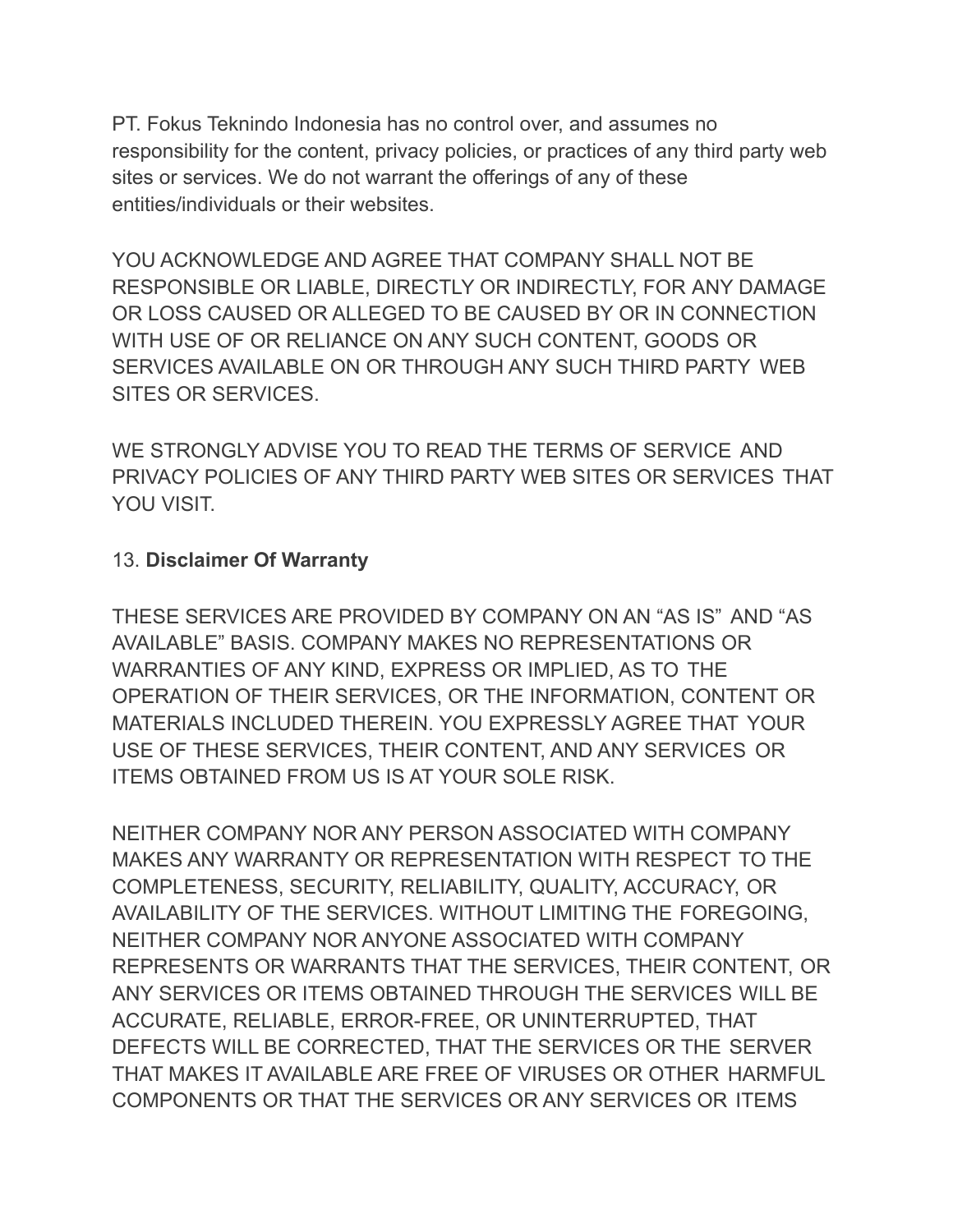OBTAINED THROUGH THE SERVICES WILL OTHERWISE MEET YOUR NEEDS OR EXPECTATIONS.

COMPANY HEREBY DISCLAIMS ALL WARRANTIES OF ANY KIND, WHETHER EXPRESS OR IMPLIED, STATUTORY, OR OTHERWISE, INCLUDING BUT NOT LIMITED TO ANY WARRANTIES OF MERCHANTABILITY, NON-INFRINGEMENT, AND FITNESS FOR PARTICULAR PURPOSE.

THE FOREGOING DOES NOT AFFECT ANY WARRANTIES WHICH CANNOT BE EXCLUDED OR LIMITED UNDER APPLICABLE LAW.

## 14. **Limitation Of Liability**

EXCEPT AS PROHIBITED BY LAW, YOU WILL HOLD US AND OUR OFFICERS, DIRECTORS, EMPLOYEES, AND AGENTS HARMLESS FOR ANY INDIRECT, PUNITIVE, SPECIAL, INCIDENTAL, OR CONSEQUENTIAL DAMAGE, HOWEVER IT ARISES (INCLUDING ATTORNEYS' FEES AND ALL RELATED COSTS AND EXPENSES OF LITIGATION AND ARBITRATION, OR AT TRIAL OR ON APPEAL, IF ANY, WHETHER OR NOT LITIGATION OR ARBITRATION IS INSTITUTED), WHETHER IN AN ACTION OF CONTRACT, NEGLIGENCE, OR OTHER TORTIOUS ACTION, OR ARISING OUT OF OR IN CONNECTION WITH THIS AGREEMENT, INCLUDING WITHOUT LIMITATION ANY CLAIM FOR PERSONAL INJURY OR PROPERTY DAMAGE, ARISING FROM THIS AGREEMENT AND ANY VIOLATION BY YOU OF ANY FEDERAL, STATE, OR LOCAL LAWS, STATUTES, RULES, OR REGULATIONS, EVEN IF COMPANY HAS BEEN PREVIOUSLY ADVISED OF THE POSSIBILITY OF SUCH DAMAGE. EXCEPT AS PROHIBITED BY LAW, IF THERE IS LIABILITY FOUND ON THE PART OF COMPANY, IT WILL BE LIMITED TO THE AMOUNT PAID FOR THE PRODUCTS AND/OR SERVICES, AND UNDER NO CIRCUMSTANCES WILL THERE BE CONSEQUENTIAL OR PUNITIVE DAMAGES. SOME STATES DO NOT ALLOW THE EXCLUSION OR LIMITATION OF PUNITIVE, INCIDENTAL OR CONSEQUENTIAL DAMAGES, SO THE PRIOR LIMITATION OR EXCLUSION MAY NOT APPLY TO YOU.

### 15. **Termination**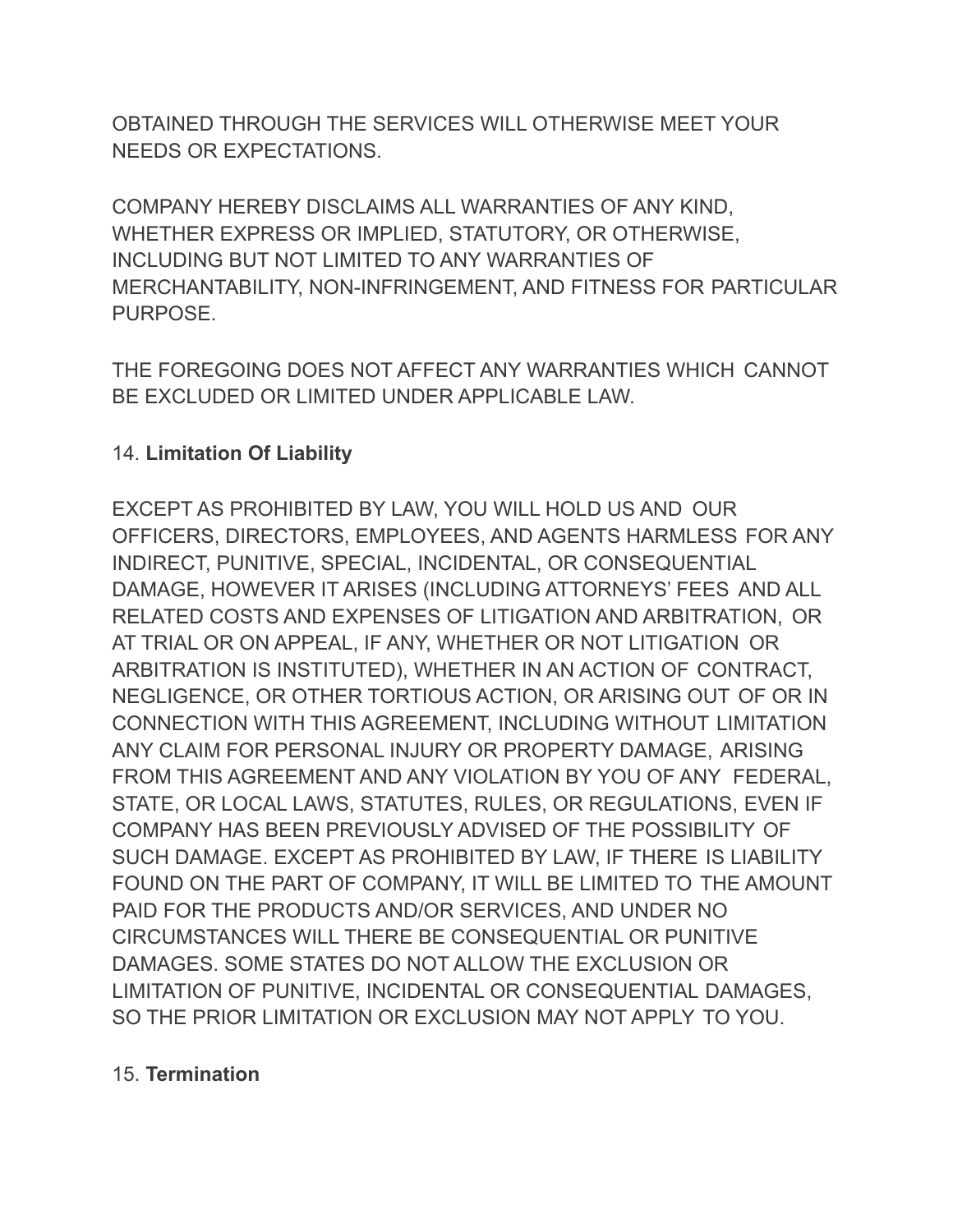We may terminate or suspend your account and bar access to Service immediately, without prior notice or liability, under our sole discretion, for any reason whatsoever and without limitation, including but not limited to a breach of Terms.

If you wish to terminate your account, you may simply discontinue using Service.

All provisions of Terms which by their nature should survive termination shall survive termination, including, without limitation, ownership provisions, warranty disclaimers, indemnity and limitations of liability.

# 16. **Governing Law**

These Terms shall be governed and construed in accordance with the laws of Indonesia, which governing law applies to agreement without regard to its conflict of law provisions.

Our failure to enforce any right or provision of these Terms will not be considered a waiver of those rights. If any provision of these Terms is held to be invalid or unenforceable by a court, the remaining provisions of these Terms will remain in effect. These Terms constitute the entire agreement between us regarding our Service and supersede and replace any prior agreements we might have had between us regarding Service.

# 17. **Changes To Service**

We reserve the right to withdraw or amend our Service, and any service or material we provide via Service, in our sole discretion without notice. We will not be liable if for any reason all or any part of Service is unavailable at any time or for any period. From time to time, we may restrict access to some parts of Service, or the entire Service, to users, including registered users.

# 18. **Amendments To Terms**

We may amend Terms at any time by posting the amended terms on this site. It is your responsibility to review these Terms periodically.